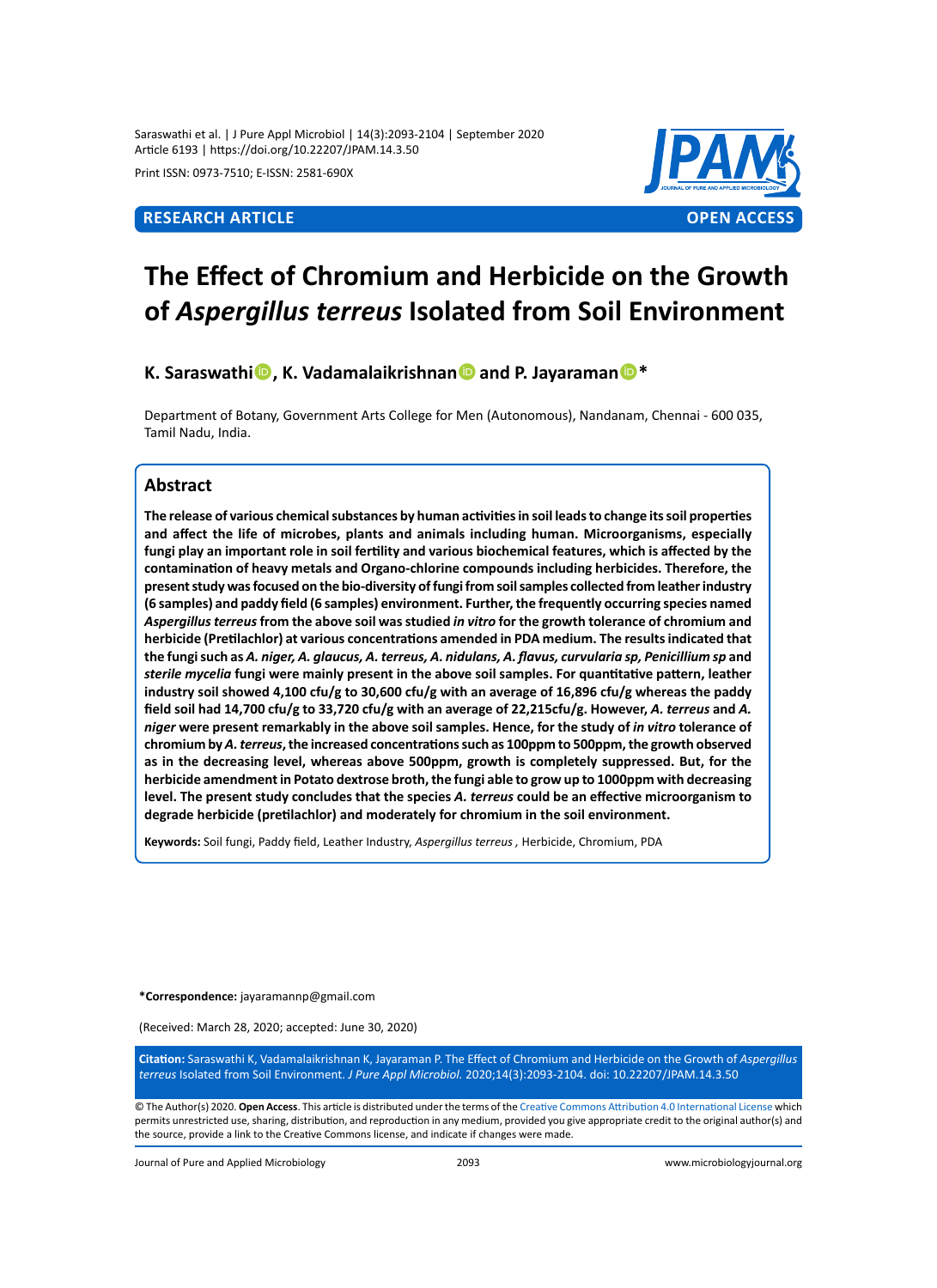#### **INTRODUCTION**

Soil is the major component of earth's ecosystem which contains organic matter, minerals, gases and large numbers of macro and microorganisms. The diversity of microorganisms such as bacteria and fungi is essential when monitoring environmental influences on soil quality and its atmosphere is supported by several interactions among its physical, chemical and biological components (Chandrashekar *et al.*, 2014). There are many reports on biodiversity and influence of different species of fungi on various soil locations were available at global level which indicates the soil fungi are ubiquitous and inhabit different types of soils including polluted soil environment (Frac et al., 2015, Hannula et al., 2017; Frac et al., 2018 Jayaraman et at., 2018; Rosas-Medina et al., 2010). There are many factors causing land pollution and the most common among them are the release of effluents from various type of industries and usage of chemical in the agricultural practices. The discharge of industrial effluents especially without treatment may have profound influence on physio-chemical and biological properties of soil related to soil fertility (Akpomie *et al*., 2016). The effluent from leather processing Industries is a major cause that produces huge volume of wastewater contain poisonous heavy metals especially chromium that normally discharged to irrigated agricultural lands. This tannery wastewater contains some proteins from animal skins that are released during enzymatic processing of leather but also contaminants such as salts and chromium (Cr), that might affect soil processes and crop production. According to various reports, the leather industry globally generates up to 5.4 million tons of solid and liquid waste each year which is one of the major pollution in soil environment. Noorjahan (2014) has studied the physicochemical characteristic identification of fungi and Biodegradation of Industrial effluent. According to Rasool and Irum, (2014) studied the isolaltion microorganism from industrial polluted soil reference to tannery effluent and reported that the filamentous fungi including varius species of *Aspergillus* and *Pencillium* grown and found resist to the tannery effluent.

The use of agricultural chemicals such as chemical fertilizer, pesticide and herbicide becomes an important issue in agricultural soil environment. The intensive use of pesticides causes concern both to public and scientists all over the world. Herbicides also used nowadays worldwide and the residues found variable toxicity. These herbicides could then accumulate to toxic levels in the soil and become harmful to microorganisms, plant, wild life and proved remain the most effective, efficient and economical way to control weeds. For this reason, several biological techniques involving biodegradation of organic compounds by microorganisms have been developed. The use of microorganisms such as different species of bacteria and fungi either naturally occurring or introduced, to degrade pollutants is called bioremediation. Therefore, certain fungi represent a powerful prospective tool in soil bioremediation and some species have already been patented. In vitro studies of degradation of the pesticide Chlorpyrifos conducted by Jayaraman et al., (2012) reported Trichoderma virede was more effective followed by T. harzianum and consortium of both the organisms. In contrast to the fungal suppression, *Sclerotium, Trichoderma, Rhizoctonia, Penicillium and Aspergillus sp.* showed enhancement at higher concentration of herbicide as well as other chemicals . According to Chukwuma (2015), the microbial biomass of an agricultural soil plays an essential role in degradation and mineralization of nutrient element and supply to plants through recycling. Whereas,certain herbicide exhibited the inhibitory effect on the mycelia growth of fungi. (Paula et al., 2007), studied the degradation of herbicide by fungi was increased from 14.42% to 35.01% after 10 days period . Two isolates of *Aspergillus fumigatus* and *A. niger* (87, 79%) were found to be highly degrading the herbicide (butachlor) and form high level of biomass respectively (Sangeetha *et al.*, 2018). Treatment of soil with glyphosphate degrading fungus would be useful in some areas where this herbicide is extensively used (Arfarita et al., 2014). Paraquat, Glyphosate and Atrazine showed higher inhibition potency on certain fungal mycelial growth than Primextra and Linuron (Chukwuma., 2015). Bacterial degradation of *s*-triazines and parachlorobenzene (PCB) is described and novel strategies to improve bioremediation are discussed (Michael *et al.,* 2010). bioremediation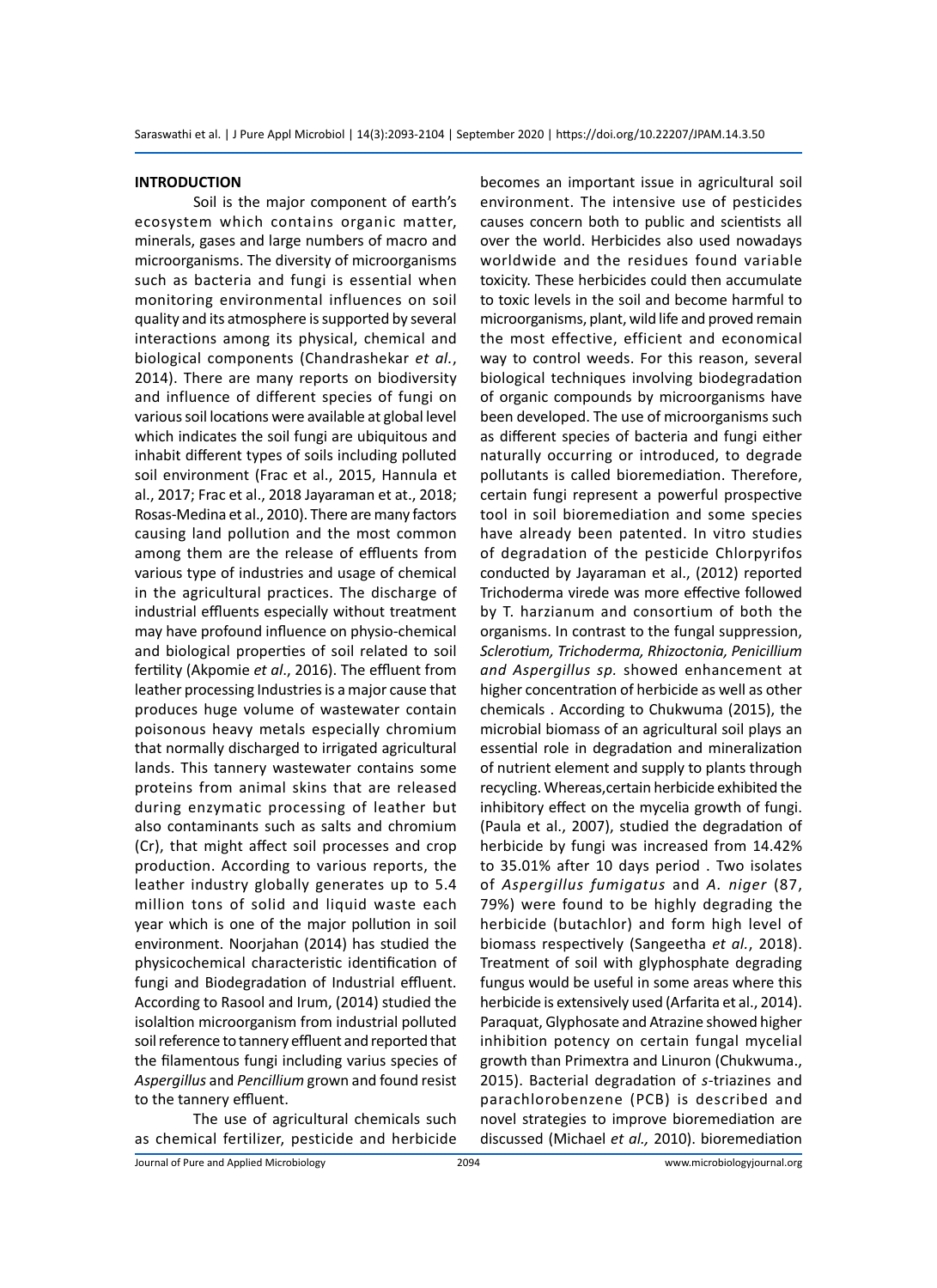of pesticides by the isolate microorganisms from soil could be used for remediation of pesticides contaminated soil and water (Nilesh *et al.,* 2016*).*

Based on the above scientific background and the significance of chemical pollution such as chromium and herbicide released in the soil environment, the present study is focused with the aim of analyzing the soil samples for the occurrence of fungal species in the industry environment and paddy field environment soil. Further, the frequently dominating species of fungi such as *Aspergillus* species to be studied for in vitro growth tolerance against the chromium and herbicide (pretilachlor) amended nutrient medium. The results of the study will provide an idea of fungal tolerance of the above environment and lead to biodegradation aspects.

# **MATERIALS AND METHODS Collection of soil samples**

The soil samples (12 Nos.) were collected from Leather industry environment located in Vellore district and the paddy filed environment located in Thiruvallur and Kancheepuram districts of Tamil Nadu during January to March 2019. The soil samples about 200 g were randomly collected by digging the soil about 5 inch depth by using cleaned spatula and metal spoons and packed in pre-cleaned polythene bags (LDPE bags) and tightly tied with rubber bands. Different soil samples collected in polythene bags were labeled properly with sample details such as source and date of collection and brought to the laboratory immediately in the laboratory for further analysis within a week time.

#### **Determination of moisture content**

The moisture content of the soil samples were determined by standard oven-drying method (Mishra, 1968). Exactly 5g of freshly collected soil sample was weighed in a pre-weighed empty glass Petri-dish and the initial weight was noted. The petri-dish with soil sample was placed in a hot air oven for 2 hours at 105°C. After drying, the soil sample of the petri-dish was cooled to room temperature and weighed for loss of weight i.e final weight. The weight of the Petri-dish with soil sample and the percentage of moisture content was determined. The following standard formula was used for the calculation of moisture content percentage.

|                      | Initial weight (Petridish<br>with soil) $-$<br>Final weight |      |
|----------------------|-------------------------------------------------------------|------|
| % of soil moisture = | Weight of soil sample<br>taken (5)                          | X100 |

# **Analysis of fungi from the soil samples**

Different soil samples collected in the present study were analysed for the presence of fungi by serial dilution plating method using Pototo Dextrose Agar (PDA) is a nutrient medium (Walksmann,1950; Warcup,1950). Sodium chloride solution (0.9% w/v) was used as a saline for preparation of soil dilution. For the serial dilution method, 1gm of the soil sample was dispersed thoroughly in 10ml of sterile saline. From this sample solution, 1ml was transferred to 9 ml sterile saline solution by using micropipette. The resulting solution was mixed well and from this 1ml was pipetted out into a test tube containing 9 ml sterile saline. Likewise the sample dilutions were made up to the  $10^{-5}$  and the dilutions of  $10^{-2}$ ,  $10^{-3}$ and 10<sup>-4</sup> were used for plating on PDA medium. About 1ml of soil suspension of each concentration was added and spreaded on sterile petri-dish containing antibiotic amended PDA medium by spread plate method. Replicates were maintained for each dilution of the samples. The inoculated PDA agar plates were incubated at  $30+/- 1°C$  in an Incubator for 3 to 7 days till the growth and sporulation of individual species of fungi were occurred. Then the culture plates were taken for observation of both qualitative and quantitative pattern of fungi. The observation was done and the data was recorded for interpretation of the results.

### **Qualitative and Quantitative study of fungi from soil samples**

The occurrence of individual species of fungi present in various soil samples were observed and identified for the qualitative pattern. The colonies present in the sample inoculated culture plates were isolated by pure culture method and observed for the colony morphology and microscopical characters. The characteristic features such as colony colour, morphology, growth and appearance of the colony in PDA and CDA medium; microscopic characters include hyphae structure, conidiophore structure, structure and shape of conidiosporangium, number of sterigmata, conidia shape and structure

Journal of Pure and Applied Microbiology 2095 www.microbiologyjournal.org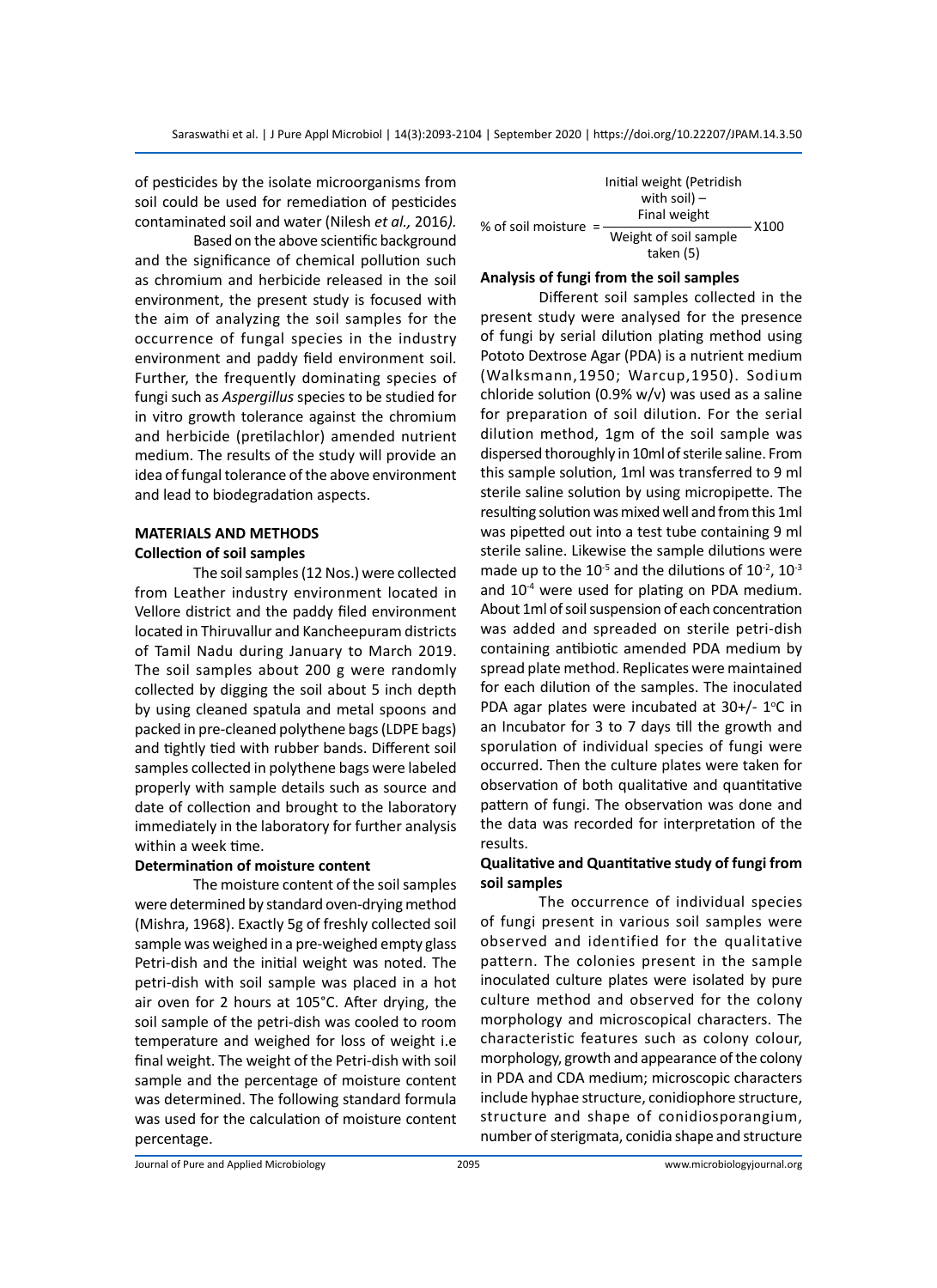of the individual fungal species were recorded for further identification. Then the individual species of fungi were identified by using standard identification manuals for *Aspergillus, Pencillium* and Hyphomycetes fungi (Raper and Fennel, 1965; Raper, Fennel and Thom, 1949; Barnett & Hunter, 1971; Ellis, 1971).

The characteristic features of individual species of fungi are given below:

### *Aspergillus niger*

Initially white and the colony appear with black heads after 3<sup>rd</sup> day, rapid in growth, cottony in texture, reverse off-white to light yellow in colour, mycelium septate, conidiophore arise from fertile branch and with terminal globose shaped sporangium, sporangium bearing with phialides or sterigmata in biseriate and release globoid conidiospores, rich in spore production.

#### *A. flavus*

Colony white mycelium initially and with sparse green to normal green coloured heads with conidophores, rapid growth, radial pattern, cottony texture, reverse off white to light yellow colour, exudate produced in some conditions, septate hyphae, globose sporangium, sterigmata biseriate, round shapeds condiospores.

#### *A. glaucus*

Fast growing spreading rapidly, colony gray green to yellow colour after sporulation, reverse yellow to orange colour, exudate appear sometimes, spread fast on the surface of the culture medium, globose heads or sporangium, sterigmata uniseriate, globose conidiospores.

#### *A. nidulans*

White mycelium with dark green coloured conidiophores, restricted growth or slow growing, often white batches of mycelium appear in morphology, exudate appeared, smaller heads, globose to subglobose heads, biseriate sterigmata, globose to elliptical spores appear.

#### *A. terreus*

Colony appear initially in white mycelium and light brown to chocolate brown, velvette appearance, restricted growth to rapid growth, centre of the colony with dense condiophores with mycelium in the margin, conidiophores small, sporangium clavate to subclavaate shaped, sterigmata biseriate, dense and appear as flame from the vesicle, conidia small in size, ovate to globose.

# *Penicillium sp.*

Colony in grey green to bluish green with white mycelium in the margin, yellow to off white in colour, mycelium dense and septate, short branches of condiophore, small sporangial heads, Pialide long with 2 to 3 seriate, conidia elliptical to subglobose.

### *Pyricularia sp.*

Colony grey to black colour, loosly grown mycelium, reverse of the colony appear in black, septate hyphae, Conidia are solitary, pyriform to obclavate, narrowed toward tip, rounded at the base, 2-septate, hyaline to pale brown, with a distinct basal hilum, sometimes with marginal frill. *Trichoderma viride*

The colony appears to be a bit granular on PDA, with green conidia distributed throughout with white mycelium. An irregular yellow zone without conidia was present around the inoculum. Some white pustules were also found growing on the geen mat of conidia, The conidia of *T. viride* were appear in clusters, globose, light green in colour, phialides were arranged in divergent groups of 2-4,

# *White non-sporulating fungus*

White bushy mycelial colony, sometime dense and spread throught the culture medium, septate to non septate mycelium without any fertile branches. Hence, it is sterial colony.

After the complete growth of fungi from individual sample plated on agar plates, the culture plates were observed for the presence of various fungi grown. The individual colonies of fungi present in each culture plate plated with 1 ml of soil sample were counted and the total number of colonies of fungi were calculated with reference to the dilution made. The population or total number of fungi present in soil sample is expressed as colony forming units (Cfu/g) of soil sample. The total number of fungi and number of individual species of fungi present in 1 g of soil sample were recorded and calculated for the percentage occurrence.

# **Maintenance of fungal cultures**

The frequently occurred individual species of fungi such as *A. terreus, A. niger, A. flavus and Penicillium sp.* occurred from soil samples were isolated and cultured in the agar slants containing PDA by subculture method. The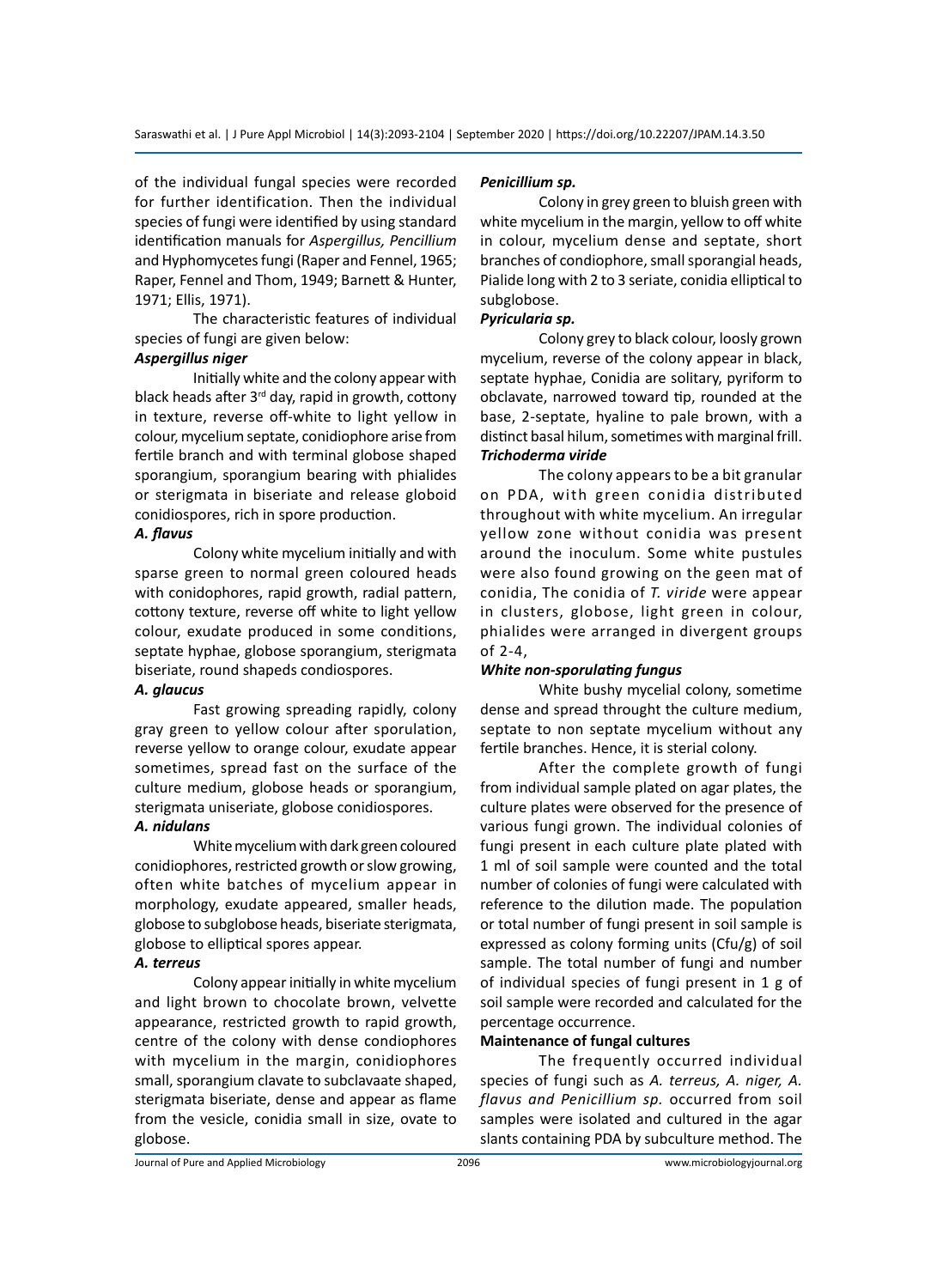sub cultured agar slants were incubated for the complete growth of fungi. Then the pure culture of fungi were labeled and stored in refrigerator for further reference in the laboratory and an *in vitro* growth experiments.

#### *In vitro* **evaluation of** *A. terreus* **for Chromium (Chromium III sulphate) tolerance**

Based on the frequency occurrence and the population of individual species of fungi from the soil samples of leather industry environment, the species *Aspergillus terreus* found to be a potential fungus. Therefore, the ability of growth of *A. terreus* isolated from the above soil samples was cultured in the Chromium amended (**Chromium III sulphate** – Cr<sub>2</sub> (SO<sub>4</sub>)<sub>3</sub> Potato dextrose broth (PDB) at the concentration level of 100ppm, 200ppm, 300ppm, 400ppm and 500ppm. The inoculated culture medium flasks were kept in a shaker as well as at stable condition at room temperature for 5 to 7 days period. After 7 days period, the cultures were killed and the mycelium were filtered through whatman No.1 filter paper and dried at 70°C in hot air oven for 60 mins. Then the mycelial dry weight was recorded. Control PDB medium without Chromium amendment was inoculated with the above fungus and run the experiment parallel to the above.

# *In vitro* **evaluation of** *A.terreus* **for Herbicide (pretilachlor) tolerance**

As mentioned above the frequently occurred species *A. terreus* was isolated from the soil samples of Paddy field environment and inoculated in the Herbicide (pretilachlor) amended PDB medium at the concentration level of 100ppm, 200ppm, 300ppm, 400ppm, 500ppm and 1000ppm. The inoculated culture medium flasks were kept in shaker as well as at stable condition at room temperature for 5 days period. After 5 days, the cultures were killed and filtered through what man No.1 filter paper and dried at 70°C in hot air oven for 60 min. Then the mycelial dry weight was recorded and the results were noted. Control medium without herbicide amendment was inoculated with the above fungus and run the experiment parallel to the above experiments.

# **Statistical analysis**

Sufficient duplicates were made in each experiment and the mean values were calculated and +/- SD values were expressed.

#### **RESULTS AND DISCUSSION Sample details**

Totally 12 soil samples including 6 from leather Industry environment of vellore district and 6 soil samples from paddy field environment of Thiruvallur District of Tamil Nadu were collected in the present study. The details of samples collected from different sources and their moisture content percentage were presented in the Table 1.

#### **Moisture content of soil samples**

The moisture content of soil samples from both the sources was determined and found

| No. | Samples details      | Place of<br>collection | District    | Moisture<br>Content (%) |
|-----|----------------------|------------------------|-------------|-------------------------|
| 1   | Sample $-1$ (IS-1)   | Ambur                  | Vellore     | 12.4                    |
| 2   | Sample $-2$ (IS-2)   | Kilmurungai            | Vellore     | 16.6                    |
| 3   | Sample $-3$ (IS-3)   | Sethuvalai             | Vellore     | 12.2                    |
| 4   | Sample $-4$ (IS-4)   | Konavattam             | Vellore     | 8.0                     |
| 5   | Sample $-5$ (IS-5)   | Shenbakkam             | Vellore     | 8.6                     |
| 6   | Sample $-5$ (IS-6)   | Shenbakkam             | Vellore     | 16.0                    |
| 7   | Sample $-6$ (PS-7)   | Siruvapuri             | Thiruvallur | 55.5                    |
| 8   | Sample $-7$ (PS-8)   | Ponneri                | Thiruvallur | 21.6                    |
| 9   | Sample $-8$ (PS-9)   | Thervoy                | Thiruvallur | 32.2                    |
| 10  | Sample $-9$ (PS-10)  | Periyapalaiyam         | Thiruvallur | 6.8                     |
| 11  | Sample $-10$ (PS-11) | Uthukottai             | Thiruvallur | 25.2                    |
| 12  | Sample $-11$ (PS-12) | Madharpakkam           | Thiruvallur | 20.6                    |

**Table 1.** Details of soil samples collection and it moisture content

\* - IS-1 to IS-6 - Industry environment soil samples

\* - PS -71 to PS -12 - Paddy field soil soil samples

Journal of Pure and Applied Microbiology 2097 www.microbiologyjournal.org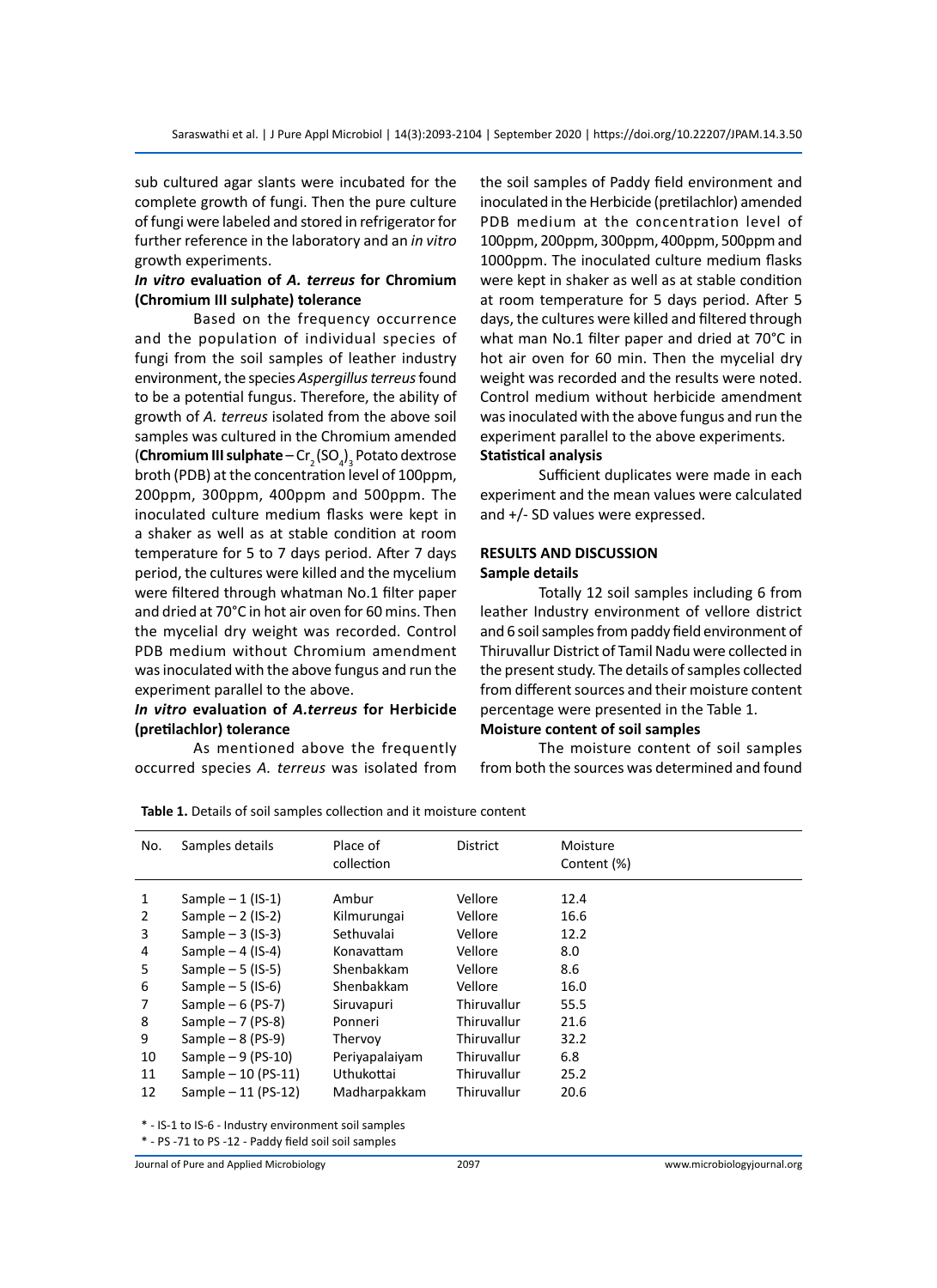in the range of 6.80% to 55.5% with an average of 19.64% for 12 soil samples. The highest moisture was observed in sample No.7 collected from paddy field soil as 55.4% and the lowest moisture as 6.8% in the sample No. 10 which also from paddy field soil. The frequency is as 4 samples less than 10%, 3 samples 10 to 20%, 3 samples 20 to 40% and 1 sample showed above 50% of moisture. The moisture content of different soil samples collected from the agricultural fields were found from 11.0% to 26.3% in which the groundnut and turmeric field show higher moisture as 26.0% and 26.3% and the lowest level was observed in sugarcane and tapioca soil with 11.0% and 17.0% respectively (Jayaraman et. al., 2018). However, in the present study, the higher moisture found in rice field soil is quite natural because of irrigation. The pattern of the moisture content of the individual soil samples were presented in Fig. 1. **Analysis of fungi in soil samples**

The individual soil samples collected from different environment of Leather industry and paddy field soil were analysed for the presence of qualitative and quantitative pattern of fungi. Out of 12 soil samples analysed, 8 samples were contaminated with higher population (15000 cfu/g to 35,000 cfu/g) with various individual species of fungi and remaining 4 samples occurred with moderate number  $(4,000 - 15,000 \text{ cfu/g})$ of population of fungi. For the quantitative



**Fig. 1.** The pattern of moisture contents of soil samples





**Fig. 2.** Overall percentage occurrence of individual species of fungi in soil samples

Journal of Pure and Applied Microbiology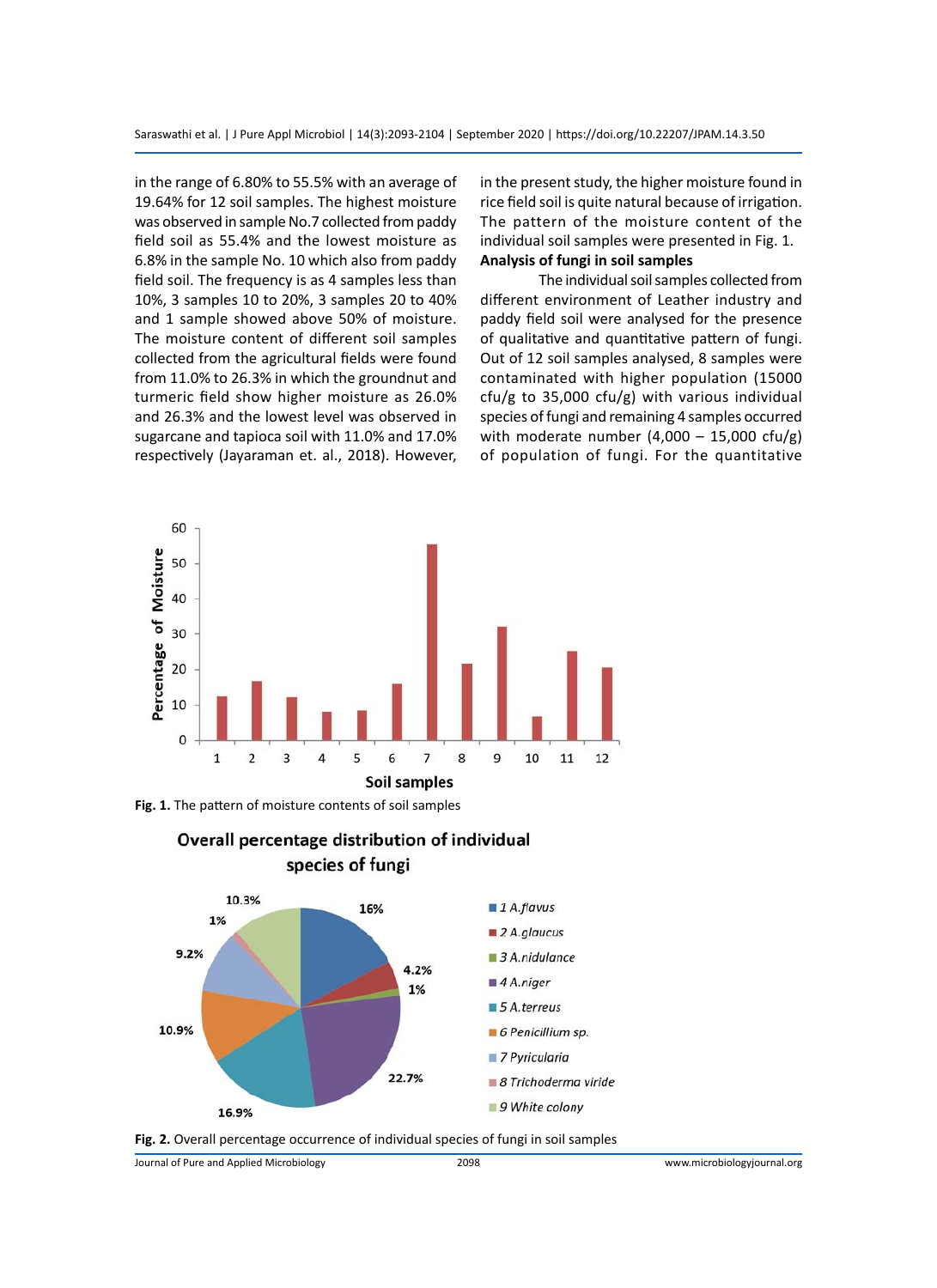| 33720<br>19850<br>17970<br>15730<br>30600<br>31650<br>24500<br>9550<br>4100<br>41400<br>14700<br>15400<br>colony<br>White<br>$\begin{matrix} 800 \\ 10000 \\ 0 \end{matrix}$<br>850<br>300<br>5620<br>930<br>Tricho-derma<br>4500<br>200<br>sp.<br>Pyricularia<br>sp.<br>$\frac{0}{2770}$<br>1000<br>$\frac{6000}{0}$<br>9500<br>001<br>Penicillium<br>sp.<br>5400<br>2000<br>5400<br>1000<br>1000<br>1850<br>6750<br>5000<br>terreus<br>14100<br>3020<br>$\overline{\mathbf{A}}$<br>17850<br>12500<br>8888<br>8888<br>888<br>niger<br>5000<br>₹<br>nidulans<br>4.<br>glaucus<br>4.<br>0000<br>2000<br>2500<br>300<br>32000<br>flavus<br>6650<br>$\begin{matrix} 4500 \\ 800 \\ 0 \end{matrix}$<br>નં<br>600 | 100<br>3000<br>21600<br>9.4<br>4700<br>$\overline{21}$<br>19370<br>3.4<br>25400<br>$\frac{1}{1}$<br>67220<br>29.3<br>43830<br>9.1<br>6100<br>2.7<br>36550<br>15.9<br>details<br>5 5 5 5 6 7 8 9 5 7 1<br>7 7 9 7 9 9 9 9 11<br>7 9 9 9 9 11<br>$PS-12$<br>Total<br>$S-1$ | Total fungi<br>ctu/g<br>229170 |
|--------------------------------------------------------------------------------------------------------------------------------------------------------------------------------------------------------------------------------------------------------------------------------------------------------------------------------------------------------------------------------------------------------------------------------------------------------------------------------------------------------------------------------------------------------------------------------------------------------------------------------------------------------------------------------------------------------------|--------------------------------------------------------------------------------------------------------------------------------------------------------------------------------------------------------------------------------------------------------------------------|--------------------------------|
|                                                                                                                                                                                                                                                                                                                                                                                                                                                                                                                                                                                                                                                                                                              |                                                                                                                                                                                                                                                                          |                                |
|                                                                                                                                                                                                                                                                                                                                                                                                                                                                                                                                                                                                                                                                                                              |                                                                                                                                                                                                                                                                          |                                |
|                                                                                                                                                                                                                                                                                                                                                                                                                                                                                                                                                                                                                                                                                                              |                                                                                                                                                                                                                                                                          |                                |
|                                                                                                                                                                                                                                                                                                                                                                                                                                                                                                                                                                                                                                                                                                              |                                                                                                                                                                                                                                                                          |                                |
|                                                                                                                                                                                                                                                                                                                                                                                                                                                                                                                                                                                                                                                                                                              |                                                                                                                                                                                                                                                                          |                                |
|                                                                                                                                                                                                                                                                                                                                                                                                                                                                                                                                                                                                                                                                                                              |                                                                                                                                                                                                                                                                          |                                |
|                                                                                                                                                                                                                                                                                                                                                                                                                                                                                                                                                                                                                                                                                                              |                                                                                                                                                                                                                                                                          |                                |
|                                                                                                                                                                                                                                                                                                                                                                                                                                                                                                                                                                                                                                                                                                              |                                                                                                                                                                                                                                                                          |                                |
|                                                                                                                                                                                                                                                                                                                                                                                                                                                                                                                                                                                                                                                                                                              |                                                                                                                                                                                                                                                                          |                                |
|                                                                                                                                                                                                                                                                                                                                                                                                                                                                                                                                                                                                                                                                                                              |                                                                                                                                                                                                                                                                          |                                |
|                                                                                                                                                                                                                                                                                                                                                                                                                                                                                                                                                                                                                                                                                                              |                                                                                                                                                                                                                                                                          |                                |
|                                                                                                                                                                                                                                                                                                                                                                                                                                                                                                                                                                                                                                                                                                              |                                                                                                                                                                                                                                                                          |                                |
|                                                                                                                                                                                                                                                                                                                                                                                                                                                                                                                                                                                                                                                                                                              |                                                                                                                                                                                                                                                                          |                                |
|                                                                                                                                                                                                                                                                                                                                                                                                                                                                                                                                                                                                                                                                                                              |                                                                                                                                                                                                                                                                          |                                |
|                                                                                                                                                                                                                                                                                                                                                                                                                                                                                                                                                                                                                                                                                                              |                                                                                                                                                                                                                                                                          |                                |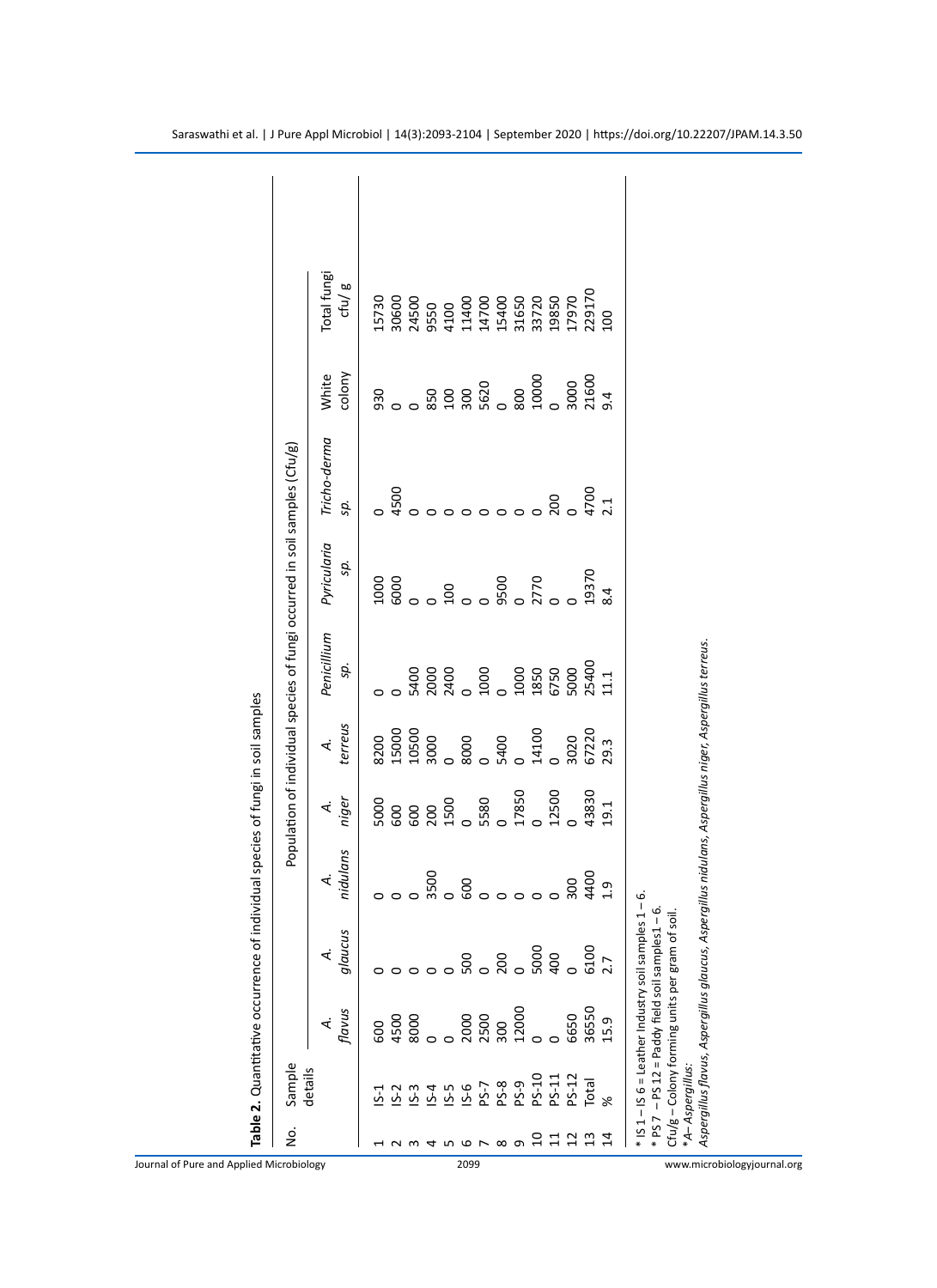occurrence of individual species of fungi in the above 12 soil samples, it was observed as *Aspergillus terreus, A.niger, A.flavus, penicillium sp., White non-sporulating fungus, Pyricularia sp., Trichoderma viride, A. glaucus and A. nidulans* were occurred in the order of dominance. The previous report on the analysis of soil fungi from agricultural field shows enumeration of 22 species of fungi, in which *Aspergillus niger, A. flavus, A. terreus, A. fumigatus, Trichoderma spp., Cladosporium cladosporioides, Curvularia lunata, Gliocladium sp., Fusarium sp.* and white non sporulating fungus (Jayaraman et. al., 2018; Selvaraj and Annamalai, 2011) which highlights the findings of present study. The highest frequency of occurrence and population of fungi is *Aspergillus terreus* 67,220 Cfu/g in both the source of soil samples collected from Leather industries environment as well as paddy field soil. Whereas, the lowest number of occurrence of fungus is *A. nidulans* 4,400 Cfu/g . The average number of fungal colonies 19,098 cfu/g in the soil sample. The population of fungi observed in the present study almost resembles the earlier report by Jayaraman et. al., (2018) which shows the highest number of fungi in plantain field as 28% followed by groundnut field









Journal of Pure and Applied Microbiology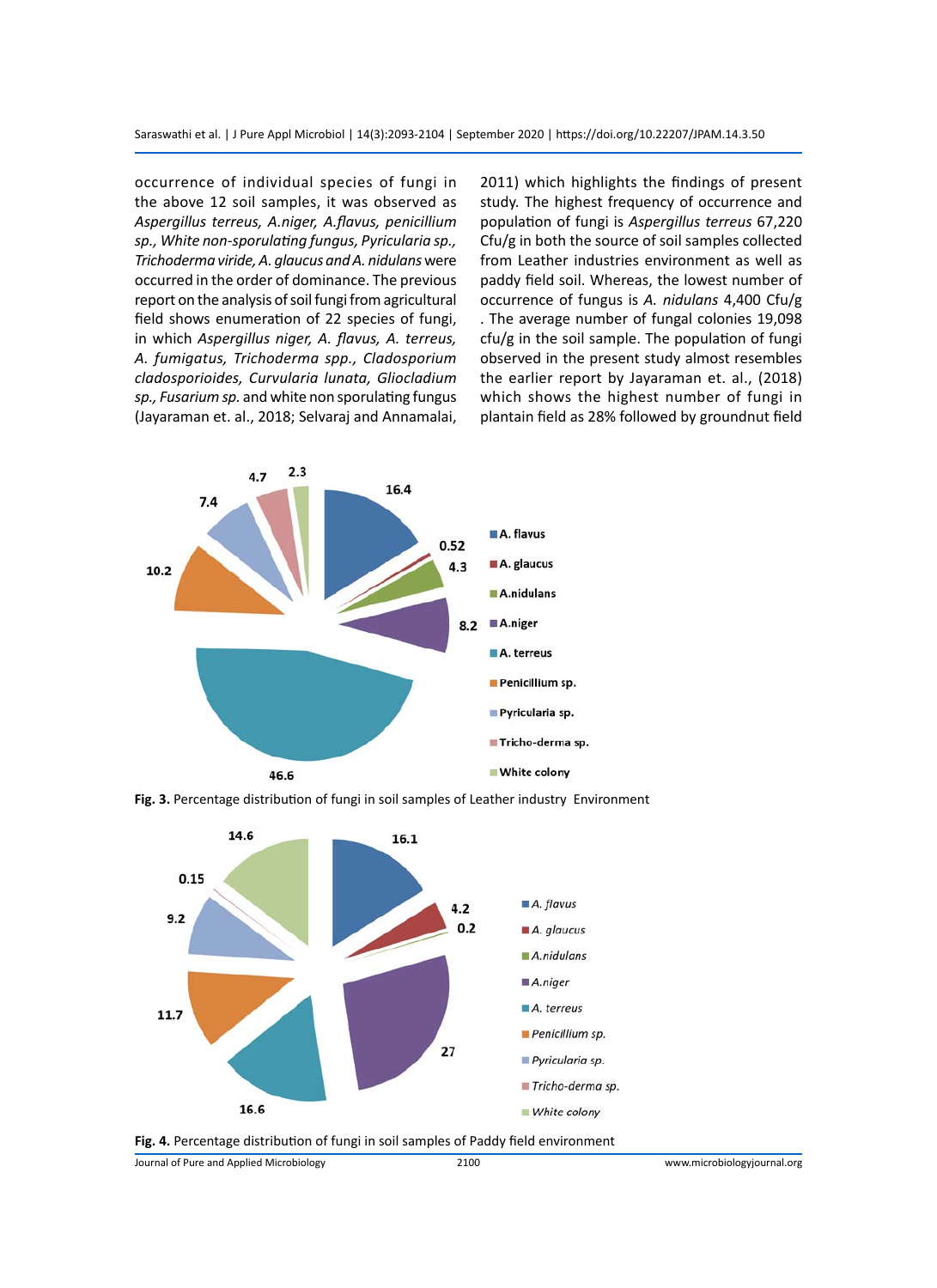(23%), Sugarcane field (17%), Tapioca and waste land soil each with 14% and the turmeric field soil has the lowest occurrence as 4% of fungal population. The details of occurrence of total number of fungi were presented in Table 2, and the percentage occurrence of individual species of fungi from the soil samples were presented in Fig. 2.

The overall percentage occurrence of individual species of fungi from the soil samples collected from different sites of leather industry environment and paddy field soil environment were calculated and compared. In Leather Indsutry environment, *A. terreus* was the dominant fungus

**Table 3.** Growth of *A. terreus* in chromium (Chromium III sulphate) amended medium in Shaking and stable culture condition

which occupies 46.6% followed by *A. flavus* (16.4%) and *Penicillium* species (10.2%), whereas other species of fungi were present less than 10%. The paddy field soil shows the dominant species of fungi with A. niger (27%) followed by A. terreus (16.6%) and A. flavus (16.1%). Other species of fungi were in lower level of occurrence (< 10%). The details were represented in the Fig. 3 and Fig. 4.

# **In vitro studies for Chromium (Chromium III sulphate) tolerance of** *Aspergillus terreus*

The results of the in *vitro* study on the growth tolerance of *A. terreus* to Chromium showed that the growth was decreased from lower concentration (100ppm) to higher concentration

**Table 4.** Growth of *A. terreus* in Herbicide (pretilachlor) amended medium in Shaking and stable culture condition

| No.           | Concen.<br>of Cr<br>(ppm) | Mycelial dry<br>weight<br>(mg/100ml)   | Mycelial dry<br>weight<br>(mg/100ml) |
|---------------|---------------------------|----------------------------------------|--------------------------------------|
|               |                           | (Shaking condition) (Stable condition) |                                      |
| 1             | 100                       | 220                                    | 310                                  |
| $\mathcal{P}$ | 200                       | 100                                    | 240                                  |
| 3             | 300                       | 60                                     | 140                                  |
| 4             | 400                       | 50                                     | 20                                   |
| 5             | 500                       | 0                                      | O                                    |
| 6             | Control                   | 610                                    | 420                                  |

|               | No. Herbicide | Mycelial dry                           | Mycelial dry |
|---------------|---------------|----------------------------------------|--------------|
|               | concen.       | weight                                 | weight       |
|               | (ppm)         | (mg/100ml)                             | (mg/100ml)   |
|               |               | (Shaking condition) (Stable condition) |              |
| 1             | 100           | 820                                    | 1400         |
| $\mathcal{P}$ | 200           | 620                                    | 1220         |
| 3             | 300           | 540                                    | 1180         |
| 4             | 400           | 480                                    | 1100         |
| 5             | 500           | 410                                    | 1000         |
| 6             | 1000          | 390                                    | 410          |
| 7             | Control       | 1940                                   | 1720         |
|               |               |                                        |              |



**Fig. 5.** Growth of *A. terreus* in chromium (Chromium III sulphate) amended medium in Shaking and stable culture condition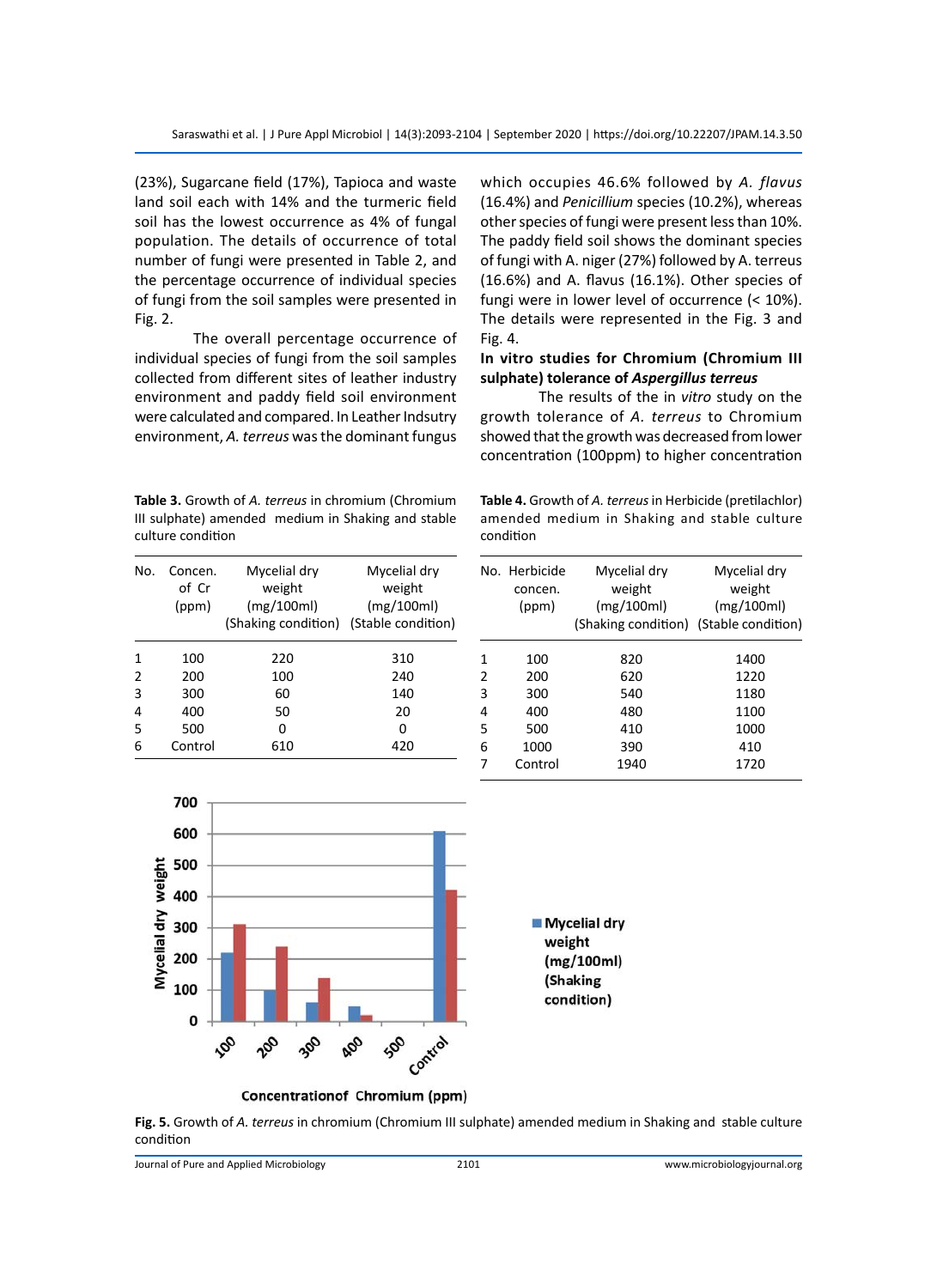

Saraswathi et al. | J Pure Appl Microbiol | 14(3):2093-2104 | September 2020 | https://doi.org/10.22207/JPAM.14.3.50

**Fig. 6.** Growth of *A. terreus* in Herbicide (pretilachlor) amended medium in Shaking and stable culture condition

(500ppm). Whereas, there was no growth of fungi observed at 500ppm concentration of PDB medium. The results were same in both shaking culture condition as well as at stable incubation condition except the amount of biomass of fungi. The mycelial dry weight of the fungi observed in the range from 310 mg/100ml at 100ppm to 20 mg/100ml at 400ppm. But no growth was observed at 500 ppm in both the incubation condition. This indicates that the presence of chromium in the nutrient medium disturb the growth metabolism of fungi and control the growth. The results were detailed in the table 3 and fig. 5. The requirement of Chromium as an essential micronutrient for the growth of many microorganisms for the maintenance of normal glucose, cholesterol and fatty acid metabolism up to certain level was reported in previous studies (Thacker et al., 2005). The results of the present study is in accordance with the findings of (Loreta Levinskaite, 2015) where certain soil fungi able to accumulate the Cr(IV) in their biomass especially on their cell wall up to certain concentration.

# *In vitro* **studies for Herbicide (pretilachlor) tolerance of** *Aspergillus terreus*

For the in vitro tolerance study of *A.terreus* in herbicide (pretilachlor) amended potato Dextrose Broth *(*PDB) Medium, the results showed the gradual decrease of growth from 100ppm to 500ppm and 50% reduction in growth at 1000ppm of shaking and stable condition of culture when compared with control. The

reduction of growth of fungi is quite rapid in shaking incubation condition than the inoculum kept in stable incubation condition. Degradation of herbicide (butachlor) by two isolates of fungi namely *Aspergillus fumigatus* and *A. niger* (87, 79%) was studied by Sangeetha *et al.*, (2018) and found to be highly degrading and form high level of biomass respectively**.** Paraquat, Glyphosate and Atrazine showed higher inhibition potency on certain fungal mycelial growth than Primextra and Linuron also were reported (Chukwuma., 2015). The details of growth of fungi in herbicide amended PDB were shown in table 4 and Fig. 6.

#### **Conclusion**

From the present study it is concluded that the soil samples of leather industry environment as well as paddy field environment contain versatile group of fungi which mainly comprised of *Aspergillus* and *Penicillium* species. Among the species of fungi encountered in both the soil environment, *Aspergillus terreus* was the dominant species in Leather industry environment followed by *Aspergillus flavus , Penicillium sp*. and *Aspergillus niger*. In the case of paddy field soil, even though *A.niger* was the dominant species followed by *A. flavus, A. terreus* also occurred with significant level of population. However, it is also concluded that from the observations of *in vitro* experimental study as the species *A. terreus* found to be a effective growth organism for tolerance of chromium (Chromium III sulphate) amended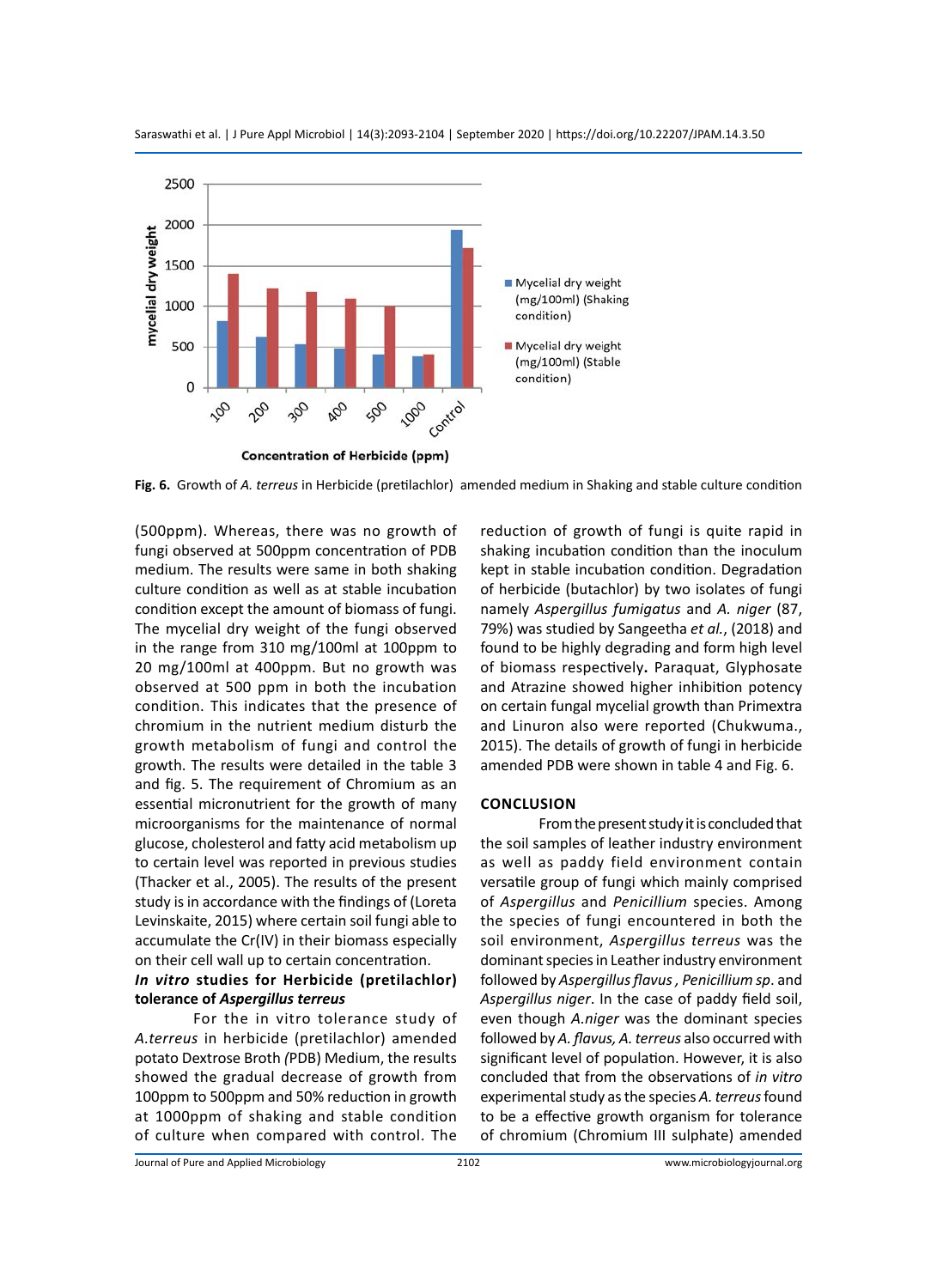nutrient medium upto 500 ppm concentration. Further, for the herbicide supplemented growth medium, *A. terreus* able to tolerate and grown upto 1000 ppm of herbicide concentration. Therefore, it is concluded from the present study, as the species of *A.terreus* can be used as a biological degrading agent for the polluted soil with chromium and herbicide contamination soil environment after conducting sufficient field trials.

#### **Acknowledgments**

The authors are thankful to the Principal and HOD of the Institution for the facilities provided and support. Special thanks to farmers and Industries for providing us with data on history of site of sample collection.

#### **Conflict of Interest**

The authors declare that there is no conflict of interest.

#### **Authors' Contribution**

All authors listed have made a substantial, direct and intellectual contribution to the work, and approved it for publication.

#### **Funding**

None.

#### **Ethics Statement**

Not applicable.

#### **Data Availability**

All datasets generated or analyzed during this study are included in the manuscript.

#### **References**

- 1. Frac M, Jezierska-Tys S, Takashi Y. Occurrence, detection, and molecular and metabolic characterization of heatresistant fungi in soils and plants and their risk to human health. *Adv Agron.* 2015;132:161-204. doi: 10.1016/bs.agron.2015.02.003
- 2. Frac M, Weber J, Gryta A, et al. Microbial functional diversity in podzol ectohumus horizons affected by alkaline fly ash in the vicinity of electric power plant. *Geomicrobiol J.* 2017;34 579-586. doi: 10.1080/01490451.2016.1220651
- 3. Hannula SE, Morrien E, de Hollander M. Shifts in rhizosphere fungal community during secondary succession following abandonment from agriculture. *ISME J.* 2017;11:2294-2304. doi: 10.1038/ ismej.2017.90
- 4. Hannula SE, Morrien E, de Hollander M. Shifts in

rhizosphere fungal community during secondary succession following abandonment from agriculture. *ISME J.* 2017;11:2294-2304. doi: 10.1038/ ismej.2017.90

- 5. Frac M, Hannula SE, Belka M, Jedryczka M. Fungal Biodiversity and Their Role in Soil Health. *Front Microbiol.* 2018;9:707. doi: 10.3389/fmicb.2018.00707
- 6. [Rosas-Medina](https://www.tandfonline.com/author/Rosas-Medina%2C+Miguel) M, [Jose G M-V,](https://www.tandfonline.com/author/Maci%C3%A1-Vicente%2C+Jose+G) [Piepenbring](https://www.tandfonline.com/author/Piepenbring%2C+Meike) M. Diversity of Fungi in Soils with Different Degrees of Degradation in Germany and Panama. *J Mycobiol*. 2020;48(1):20- 28. doi: 10.1080/12298093.2019.1700658
- 7. Chandrashekar MA, Soumya Pai K, Raju NS. Fungal Diversity of Rhizosphere Soils in Different Agricultural fields of Nanjangud Taluk of Mysore District, Karnataka, India. *Int J Curr Microbiol App Sci.* 2014;3(5):559-566.
- 8. Akpomie OO, Bernard OE. Bioremediation Of Soil Contaminated With Tannery Effluent By Combined Treatment With Cow Dung And Microorganisms Isolated From Tannery Effluent. *J Bioremediat Biodegrad.* 2016;3:23-35. doi: 10.4172/2155- 6199.1000354
- 9. Noorjahan CM. Physicochemical Characteristics, Identification of Fungi and Biodegradation of Industrial Effluent. *J Environment and Earth Science.* 2014;4(4).
- 10. Rasool A, Irum S. Toxic Metal E xic Metal Effect on Filament ect on Filamentous Fungi Isolated fr ungi Isolated from the Contaminated Soil of Multan and Gujranwala. *J Bioresource Manage.* 2014;1(2):38-51. doi: 10.35691/JBM.4102.0006
- 11. Jayaraman P, Kumar TN, Maheswaran P, Sahadevan E. In vitro studies on biodegrdation of Chlorpyrifos by *Trichoderma virede* and *T. harzianum*. *J Pure Appl Microbiol.* 2012;6(3):1465-1474.
- 12. Eze CS. In Vitro Screening Of Selected Herbicides On Rhizosphere Mycoflora From Yellow Pepper (*Capsicumannum* L Var. Nsukka Yellow) Seedlings In Nsukka, Enugu State, Nigeria Global. *J Pure Appl Sci.*  2015;21:113-123. doi: 10.4314/gjpas.v21i2.3
- 13. Martins PF, Martinez CO, de Carvalho G, et al. Selection of Microorganisms Degrading S-Metolachlor Herbicide. *Brazilian Archives of Biology and Technology.* 2007;50(1):53-159. doi: 10.1590/S1516- 89132007000100019
- 14. Sangeetha M, Kanimozhi K, Panneerselvam A, Senthilkumar R. Biodegradation Of Herbicide Using Fungi Isolated From Paddy Fields Of Thanjavur District. *J Pharm Drug Anal.* 2018;6(2):297-301.
- 15. Arfarita N, Imai T, Prasetya B. Potential use of soilborn fungi isolated from treated soil in Indonesia to degrade glyphosate herbicide. *J. Degraded And mining Landsmanagement.* 2014;1(2):63-68 .
- 16. Seeger M, Hernandez M, Mendez V, Ponce B, Cordova M, Gonzalez M. Bacterial Degradation And Bioremediation of Chlorinated Herbicides And Biphenyls. *J soil Sci Plant Nutr.* 2010;10(3):320-332. doi: 10.4067/S0718-95162010000100007
- 17. Bhosle NP, Thore AS. Biodegradation of the Herbicide 2,4-D by Some Fungi, *American-Eurasian. J Agric Environ Sci.* 2016;16(10):1666-1671
- 18. Mishra PC, Patri M, Panda M. Growth of water hyacinth and its efficiency in the removal of pollution load from industrial waste. *Journal of Ecotoxicology and*